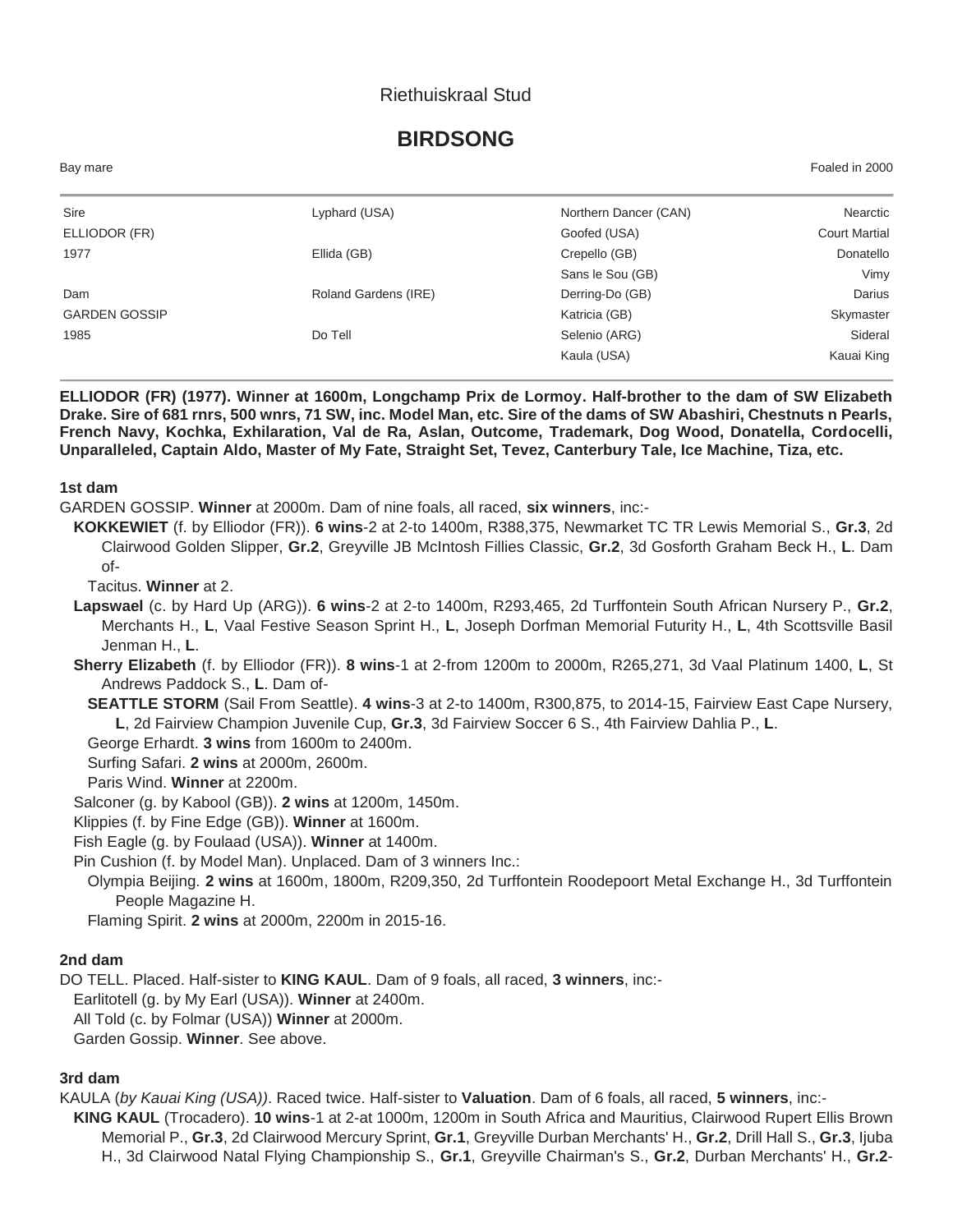twice, Milnerton Cape Flying Championship, **Gr.2**, Scottsville Frank Lambert S., **Gr.2**, 4th Scottsville Frank Lambert S., **Gr.2**.

#### **4th dam**

**Arbitrate** (*by Arbar (FR))*. **Winner**, 2d Lingfield Oaks Trial S., Gr.3. Half-sister to **ABOVE SUSPICION**, **DOUTELLE**. Dam of 7 foals, 6 to race, **4 winners**, inc:-

**Valuation** (Gulf Pearl). **5 wins**, 2d Royal Ascot Queen's Vase, **Gr.3**.

Guiding Light. Placed, 3d Kempton Royal George S. Dam of-

**Princess Zena** (Habitat). **Winner** at 2, 3d Royal Ascot Queen Mary S., **Gr.2**. Dam of-

**SUPREME LEADER** (Bustino). **3 wins** from 1m to 1¼m, Newmarket Earl of Sefton S., **Gr.3**, 3d The Two Thousand Guineas, **Gr.1**. Sire.

**DANCING ZENA** (Dancing Brave). **8 wins** from 1400m to 2200m in U.A.E, Abu Dhabi National Day Cup, **L**. Sire.

**OCEANUS** (Julio Mariner). **4 wins** from 17f to 3m, Sandown Winter Novice Hurdle, **L**.

Lulworth Cove. **Winner** at 2, Deauville Prix de Gonneville. Dam of-

- **SHOOT IN THE DARK** (Diesis). **7 wins**-3 at 2, £128,215, Rome Premio Aringo, **L**, 2d Criterium di Roma, **Gr.3**.
- **REFERENCE LIGHT** (Diesis). **6 wins**-1 at 2-to 1200m, £141,936 in GB and Italy, Milan Premio Bersaglio, **L**, 2d Rome Premio Melton, **Gr.2**. Sire.
- **LYME BAY** (Pharly). **5 wins**-2 at 2-from 1400m to 1600m, Rome Premio Torricola, **L**, 3d Rome Premio Regina Elena, **Gr.2**. Producer.

Sequenza. Unraced. Dam of-

**PLANET RULER** (Danehill). **6 wins** at 1000m, 1400m, HK\$18,334,400, HKJC Cathay Pacific International Sprint Trial, **HK-2**, 2d Cathay Pacific Hong Kong Sprint, **Gr.1**.

- **La Dolce** (Connaught). **2 wins** at 1m, Ascot Almers Coffee S., 2d Newcastle Virginia S., **L**. Dam of-
- **PEBBLES** (Sharpen Up). Head of The 1985 USA 4YO+ Free H. Top of The 1985 European 4YO+ Classification (1300 - 2100m). **8 wins**-2 at 2-from 6f to 1½m, £406,278, US\$900,000, Breeders' Cup Turf S., **Gr.1**, The One Thousand Guineas, **Gr.1**, Newmarket Champion S., **Gr.1**, Sandown Eclipse S., **Gr.1**, 2d Newmarket Champion S., **Gr.1**. Dam of-

Pechenga. Unraced. Dam of-

Calabrosa. **2 wins** at 2000m, 2200m, Milan Premio Candelo, 2d Milan Premio Canneto. Dam of-

**TIBROSO** (Tibullo). **8 wins**-1 at 2-from 1400m to 2000m, €148,599, Siracusa Premio Nastro d'Oro di Sicilia, **L**, 2d Rome Premio Baybird.

Dolsk. **2 wins** at 2000m, 2200m, 4th Toulouse Le Vase d'Argent, **L**. Dam of-

- **MILLENNIUM BIO** (Sunday Silence). **7 wins**-2 at 2-at 1600m, 1800m, 266,713,000¥, Tokyo Fuji S., **Gr.3**, Hanshin Yomiuri Milers Cup, **Jpn-2**. Sire.
- **ADMIRE TOUCH** (Timber Country). **4 wins**-2 at 2-from 1000m to 3000m in Japan and Korea, Sonoda Hyogo Junior Grand Prix, **Jpn-3**, 3d Kawasaki Zen-Nippon Sansai Yushun, **Jpn-2**.
- Drum Melody. Placed in France. Dam of-
	- **MARUBUTSU TOP** (Dance in the Dark). **10 wins**-1 at 2-from 1500m to 3350m, 253,259,000¥, Saga Kinen, **Jpn-3**, 2d Hakodate Marine S., **L**.

**WHITE MELODY** (Kurofune). **4 wins** from 1400m to 2100m, 80,850,000¥, Kawasaki Kanto Oaks, **L**. Producer. Ela Meem. Unplaced. Dam of-

Elegantissima. Placed at 2 in GB. Dam of-

Sheik'n Swing. **2 wins** at 6f, 7f in GB. Dam of-

**OUR JONATHAN** (Invincible Spirit). **7 wins**-4 at 2-to 1400m, £179,712, €139,222, Criterium de Maisons-Laffitte, **Gr.2**, Ascot Cornwallis S., **Gr.3**.

Port Ahoy. **2 wins** at 2 in GB. Dam of-

**PRETTY POL** (Final Straw). **3 wins**-1 at 2-at 1600m, 2000m in GB and Italy, Milan Premio Carlo Porta, **Gr.3**. Dam of-

**POLKA DANCER** (Dancing Brave). **3 wins** at 1m, 1¼m, Sandown United Breweries Fillies S., **L**. Producer. Cutpurse Moll. **Winner** at 7f in GB. Dam of-

- **COLONEL COTTON** (Royal Applause). **3 wins** at 5f, 6f, Newmarket Rous S., **L**, 3d Newmarket Bentinck S., **Gr.3**.
- Lola Sapola. **2 wins**-1 at 2-at 7f, 1½m in GB. Dam of-

**ARPINATI** (Lucky Story). **4 wins**-3 at 2-to 1500m, €69,105, HK\$3,142,000, to 2014-15 in Italy and HK, Milan Premio Primi Passi, **Gr.3**, 3d Milan Gran Criterium, **Gr.1**.

**Top Hope** (High Top). **2 wins** at 2, 3d Haydock Lancashire Oaks, **Gr.3**. Dam of-